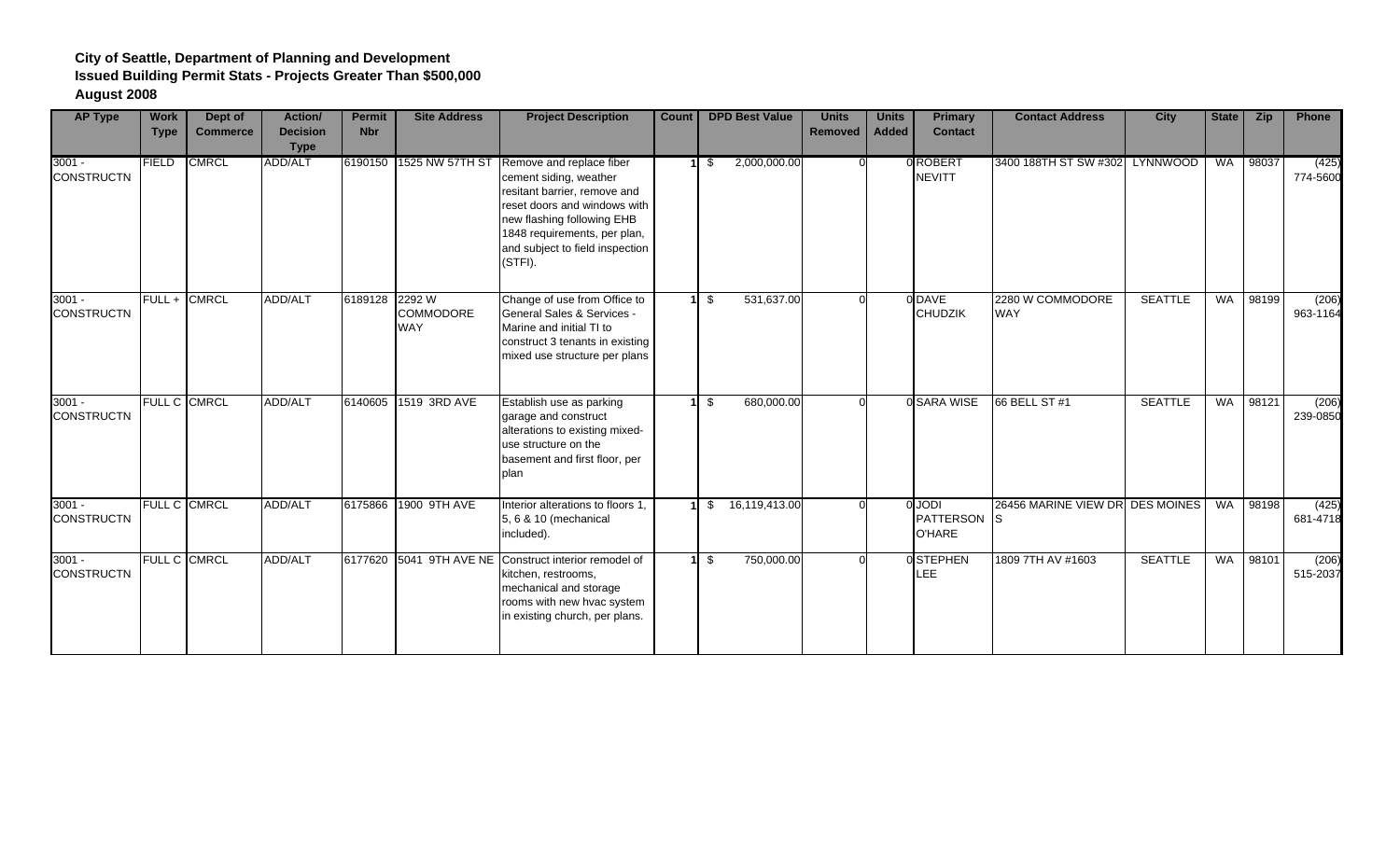| <b>AP Type</b>                | <b>Work</b><br><b>Type</b> | Dept of<br><b>Commerce</b> | Action/<br><b>Decision</b><br><b>Type</b> | <b>Permit</b><br><b>Nbr</b> | <b>Site Address</b>                  | <b>Project Description</b>                                                                                                                                                                                                              | <b>Count</b> |                | <b>DPD Best Value</b> | <b>Units</b><br><b>Removed</b> | <b>Units</b><br><b>Added</b> | <b>Primary</b><br><b>Contact</b> | <b>Contact Address</b>             | <b>City</b>     | <b>State</b> | <b>Zip</b> | Phone             |
|-------------------------------|----------------------------|----------------------------|-------------------------------------------|-----------------------------|--------------------------------------|-----------------------------------------------------------------------------------------------------------------------------------------------------------------------------------------------------------------------------------------|--------------|----------------|-----------------------|--------------------------------|------------------------------|----------------------------------|------------------------------------|-----------------|--------------|------------|-------------------|
| $3001 -$<br><b>CONSTRUCTN</b> |                            | FULL C CMRCL               | ADD/ALT                                   | 6179428                     | 3729 BEACH DR<br><b>SW</b>           | Exterior deck and railing repair<br>and replacement, replace<br>windows at existing<br>condominium (Harbor West<br>Condominiums), with<br>shoreline exemption, per plan.                                                                | 1I           | - \$           | 1,452,000.00          |                                |                              | 0 WENDY<br><b>PAVAO</b>          | 124 WASHINGTON AVE<br>STE A2       | <b>RICHMOND</b> |              | CA 94801   | (510)<br>233-7199 |
| $3001 -$<br><b>CONSTRUCTN</b> | FULL C INST                |                            | ADD/ALT                                   |                             | 6151599 10750 30TH AVE<br>NE.        | Site work to install auger cast<br>piles and grading per plan.                                                                                                                                                                          |              | $1 \text{ s}$  | 600,000.00            | ΩI                             |                              | 0 IAN KELL                       | 106 LENORA ST                      | <b>SEATTLE</b>  |              | WA 98121   | (206)<br>679-4869 |
| <b>COMMERCIAL ADD ALT</b>     |                            |                            |                                           |                             |                                      |                                                                                                                                                                                                                                         |              | 7s             | 22,133,050.00         |                                | $\Omega$                     |                                  |                                    |                 |              |            |                   |
| $3001 -$<br><b>CONSTRUCTN</b> | FIELD                      | <b>MF</b>                  | <b>ADD/ALT</b>                            | 6185495                     | <b>AVE SW</b>                        | 5016 CALIFORNIA Remove and replace vinyl<br>siding, weather resitant<br>barrier, remove and reset<br>doors and windows with new<br>flashing following EHB 1848<br>requirements, per plan, and<br>subject to field inspection<br>(STFI). |              | $1 \text{ s}$  | 1,500,000.00          |                                |                              | 0 ROBERT<br><b>NEVITT</b>        | 3400 188TH ST SW #302 LYNNWOOD     |                 |              | WA 98037   | (425)<br>774-5600 |
| $3001 -$<br><b>CONSTRUCTN</b> | <b>FIELD</b>               | <b>MF</b>                  | ADD/ALT                                   |                             | 6190312 1333 HARBOR<br><b>AVE SW</b> | Exterior cement plaster stucco<br>is to be 'replaced in kind'per<br>plan, Subject to field<br>inspections. STFI                                                                                                                         |              | $1 \sqrt{3}$   | 750,000.00            |                                |                              |                                  | 0 VINCE OJALA 2150 N 107TH ST #375 | <b>SEATTLE</b>  | WA           | 98133      | (206)<br>361-7100 |
| $3001 -$<br><b>CONSTRUCTN</b> | <b>FIELD</b>               | <b>MF</b>                  | <b>ADD/ALT</b>                            | 6191603                     | 5506 33RD AVE<br>NE                  | Non-structural reclad and<br>window replacements for<br>existing condominium bldg /<br>STFI (EHB1848).                                                                                                                                  |              | -\$            | 625,000.00            |                                |                              | 0 PAUL<br><b>WLASCHIN</b>        | 1806 MARINE DRIVE NE MARYSVILLE    |                 | <b>WA</b>    | 98270      | (360)<br>658-2448 |
| <b>MF ADD ALT</b>             |                            |                            |                                           |                             |                                      |                                                                                                                                                                                                                                         |              | $3\frac{1}{2}$ | 2,875,000.00          |                                | $\Omega$                     |                                  |                                    |                 |              |            |                   |
| 3003 - BLANKET FULL C CMRCL   |                            |                            | <b>CHILD</b>                              | 6186327                     | 818 STEWART ST Blanket - Tenant      | improvement.                                                                                                                                                                                                                            |              | - \$           | 3,500,000.00          |                                |                              | 0 DENNI<br><b>NESSLER</b>        | 1201 WESTERN AVE                   | <b>SEATTLE</b>  | <b>WA</b>    | 98101      | (425)<br>641-9200 |
| <b>BLANKET</b>                |                            |                            |                                           |                             |                                      |                                                                                                                                                                                                                                         |              | $1\vert s$     | 3,500,000.00          |                                |                              |                                  |                                    |                 |              |            |                   |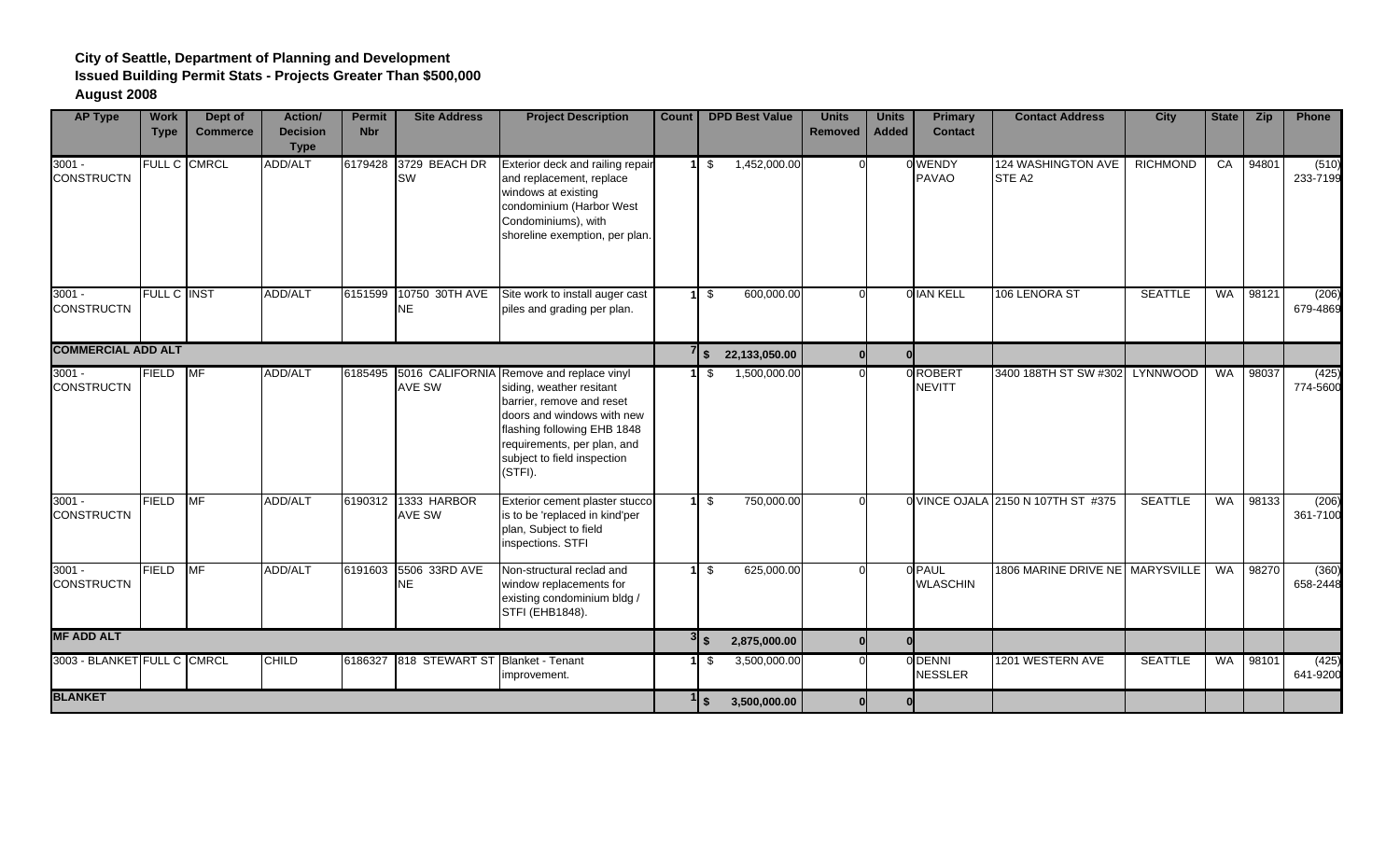| <b>AP Type</b>                | <b>Work</b><br><b>Type</b> | Dept of<br><b>Commerce</b> | <b>Action</b> /<br><b>Decision</b><br><b>Type</b> | <b>Permit</b><br><b>Nbr</b> | <b>Site Address</b>         | <b>Project Description</b>                                                                                                                                                                                                               | <b>Count</b> |                 | <b>DPD Best Value</b> | <b>Units</b><br><b>Removed</b> | <b>Units</b><br><b>Added</b> | <b>Primary</b><br><b>Contact</b>              | <b>Contact Address</b>                        | <b>City</b>     | <b>State</b> | Zip   | Phone             |
|-------------------------------|----------------------------|----------------------------|---------------------------------------------------|-----------------------------|-----------------------------|------------------------------------------------------------------------------------------------------------------------------------------------------------------------------------------------------------------------------------------|--------------|-----------------|-----------------------|--------------------------------|------------------------------|-----------------------------------------------|-----------------------------------------------|-----------------|--------------|-------|-------------------|
| $1004 -$<br><b>MECHANICAL</b> |                            | FULL C CMRCL               | MECHANICAL 6177247                                |                             | 111 S JACKSON<br><b>ST</b>  | Install 14 HVAC split systems<br>and 6 packaged rooftop A/C<br>units to supplement existing<br>HVAC systems. All interior<br>work to be done on 3rd, 4th<br>and 5th floors.                                                              |              | $11 \text{ }$   | 668,982.00            |                                |                              | 0 MIKE<br><b>HARSHMAN</b>                     | 11611 49TH PL W                               | <b>MUKILTEO</b> | <b>WA</b>    | 98275 | (206)<br>365-1580 |
| <b>MECHANICAL</b>             |                            |                            |                                                   |                             |                             |                                                                                                                                                                                                                                          |              | $1\vert s$      | 668,982.00            |                                | $\mathbf{0}$                 |                                               |                                               |                 |              |       |                   |
| $3001 -$<br><b>CONSTRUCTN</b> |                            | FULL C CMRCL               | <b>NEW</b>                                        | 6132275                     | AVE N                       | 222 QUEEN ANNE Establish use as Apartments<br>and retail. Construct six story,<br>29 unit apartment building<br>with retail and 31 parking<br>stalls below and occupy per<br>plan.                                                       |              | $1 \text{ }$ \$ | 2,997,650.00          |                                |                              | 30 MICHAEL<br><b>GODFRIED</b>                 | 4302 SW ALASKA<br>STREET STE 200              | <b>SEATTLE</b>  | WA           | 98116 | (206)<br>933-1150 |
| $3001 -$<br><b>CONSTRUCTN</b> |                            | FULL C CMRCL               | <b>NEW</b>                                        | 6147301                     |                             | 1531 UTAH AVE S Establish use as office, eating<br>and drinking establishment,<br>sales and serves, heavy, light<br>manufacturing and retail and<br>construct new 6-story mixed<br>commercial bldg with parking<br>and occupy per plans. |              | \$              | 30,684,526.00         |                                |                              |                                               | 0 FRANKLIN NG 10230 NE POINTS DR<br>SUITE 300 | <b>KIRKLAND</b> | <b>WA</b>    | 98033 | (425)<br>827-2100 |
| $3001 -$<br><b>CONSTRUCTN</b> | FULL C CMRCL               |                            | <b>NEW</b>                                        | 6160620                     |                             | 1620 BROADWAY Phase I of II, Shoring &<br>Excavation per plan.                                                                                                                                                                           |              | \$              | 750,000.00            |                                |                              | 0 KELLY<br><b>SHYNE</b>                       | 512 2ND AVE                                   | <b>SEATTLE</b>  | WA           | 98104 | (206)<br>930-7697 |
| $3001 -$<br><b>CONSTRUCTN</b> |                            | <b>FULL C CMRCL</b>        | <b>NEW</b>                                        | 6163082                     | 3922 SW ALASKA<br><b>ST</b> | Phase I of III for Construction<br>of retail and apartment<br>building with below grade<br>parking/excavation and<br>shoring only this permit.                                                                                           |              | \$              | 3,225,000.00          |                                |                              | 0 JODI<br><b>PATTERSON</b> S<br><b>O'HARE</b> | 26456 MARINE VIEW DR DES MOINES               |                 | <b>WA</b>    | 98198 | (425)<br>681-4718 |
| $3001 -$<br><b>CONSTRUCTN</b> |                            | FULL C CMRCL               | <b>NEW</b>                                        | 6167707                     | 7000 35TH AVE<br><b>SW</b>  | Construct accessory office<br>building to existing institution<br>and occupy, per plan.                                                                                                                                                  |              | $1 \text{ }$ \$ | 771,404.00            |                                |                              | 0 RICHARD<br><b>GLASMAN</b>                   | 1201 1ST AVE S #328                           | <b>SEATTLE</b>  | WA           | 98134 | (206)<br>323-2173 |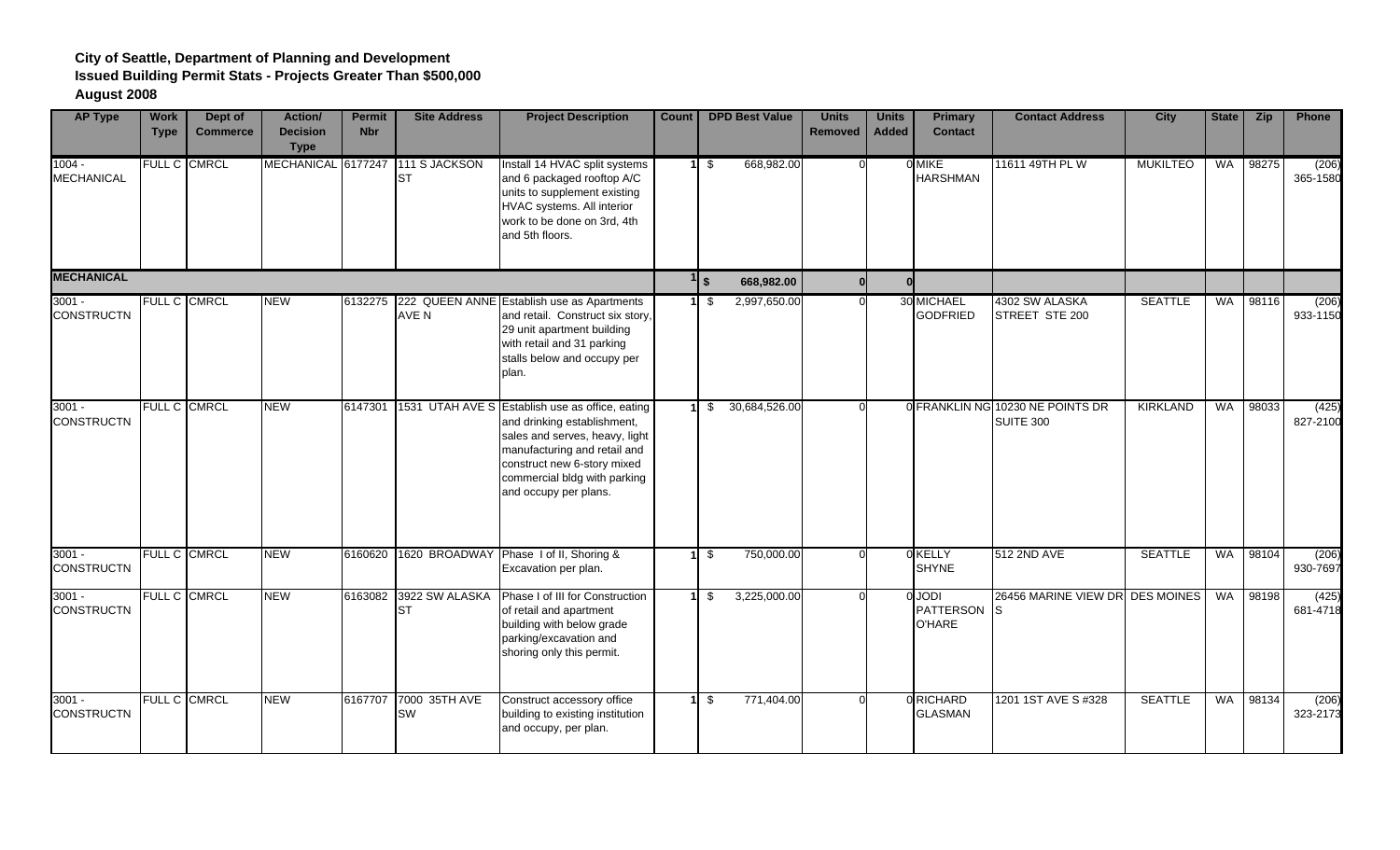| <b>AP Type</b>                | <b>Work</b><br><b>Type</b> | Dept of<br><b>Commerce</b> | Action/<br><b>Decision</b><br><b>Type</b> | <b>Permit</b><br><b>Nbr</b> | <b>Site Address</b>                    | <b>Project Description</b>                                                                                                                                                                                                                                                                          | Count |      | <b>DPD Best Value</b> | <b>Units</b><br><b>Removed</b> | <b>Units</b><br><b>Added</b> | <b>Primary</b><br><b>Contact</b> | <b>Contact Address</b>                              | <b>City</b>    | <b>State</b> | Zip      | Phone             |
|-------------------------------|----------------------------|----------------------------|-------------------------------------------|-----------------------------|----------------------------------------|-----------------------------------------------------------------------------------------------------------------------------------------------------------------------------------------------------------------------------------------------------------------------------------------------------|-------|------|-----------------------|--------------------------------|------------------------------|----------------------------------|-----------------------------------------------------|----------------|--------------|----------|-------------------|
| $3001 -$<br><b>CONSTRUCTN</b> | FULL C IND                 |                            | <b>NEW</b>                                |                             | 6172455 7266 8TH AVE S                 | Establish Use for the Record<br>and construct fabrication<br>building (Processing and<br>review for 2 A/Ps under<br>#6172455)per plan.                                                                                                                                                              |       | - \$ | 783,516.00            |                                |                              |                                  | 0 LEON COHEN 220 S. RIVER ST.<br>SUITE <sub>2</sub> | <b>SEATTLE</b> |              | WA 98108 | (206)<br>767-1716 |
| $3001 -$<br><b>CONSTRUCTN</b> | <b>FULL C INST</b>         |                            | <b>NEW</b>                                | 6146288 4800 S              | <b>HENDERSON ST</b>                    | Phase Two - Construct public<br>school (South Shore Middle<br>School) and occupy per plan<br>(foundation and<br>superstructure under Phase<br>One).                                                                                                                                                 |       | \$   | 21,978,872.00         |                                |                              | 0 DAN BROWN                      | 1011 WESTERN AVE<br>706                             | <b>SEATTLE</b> | <b>WA</b>    | 98104    | (206)<br>920-7863 |
| $3001 -$<br><b>CONSTRUCTN</b> | <b>FULL C INST</b>         |                            | <b>NEW</b>                                |                             | 6157023 5968 RAINIER<br>AVE S          | Construct 13,650 sq.ft. fire<br>station (Construct fire station<br>and storage facility with<br>accessory parking/Review and<br>process for 2 AP's under<br>6157023)                                                                                                                                |       | -\$  | 1,546,448.00          |                                |                              | 0 STEPHEN<br><b>STARLING</b>     | 185 UNIVERSITY ST                                   | <b>SEATTLE</b> | WA           | 98101    | (206)<br>682-8300 |
| $3001 -$<br><b>CONSTRUCTN</b> |                            | FULL C CMRCL               | <b>NONE</b>                               |                             | 6167299 811 5TH AVE                    | Phase I of III. Shoring and<br>Excavation only for a new 41<br>story, 760,000 sq. ft. office<br>building with below grade<br>parking for 290 vehicles per<br>plan. Existing private club<br>(Rainier Club) and the<br>sanctuary portion of existing<br>church (First United<br>Methodist)to remain. |       | - \$ | 2,700,000.00          |                                |                              | 0 CARL<br><b>SHUMAKER</b>        | 2401 UTAH AV S #305                                 | <b>SEATTLE</b> | <b>WA</b>    | 98134    | (206)<br>467-0420 |
| <b>COMMERCIAL NEW</b>         |                            |                            |                                           |                             |                                        |                                                                                                                                                                                                                                                                                                     |       | 9s   | 65,437,416.00         |                                | 30                           |                                  |                                                     |                |              |          |                   |
| $3001 -$<br><b>CONSTRUCTN</b> | <b>FULL C MF</b>           |                            | <b>NEW</b>                                |                             | 6097047 5951 DELRIDGE<br><b>WAY SW</b> | Establish use for and<br>construct one fourplex<br>townhouse (north bldg), per<br>plan. (Review and processing<br>for 2 A/Ps under 6097407).                                                                                                                                                        |       | -\$  | 623,316.00            |                                |                              | 4 STEVE<br>LAMPERT               | 4302 SW ALASKA ST<br><b>SUITE 200</b>               | <b>SEATTLE</b> | <b>WA</b>    | 98116    | (206)<br>933-1150 |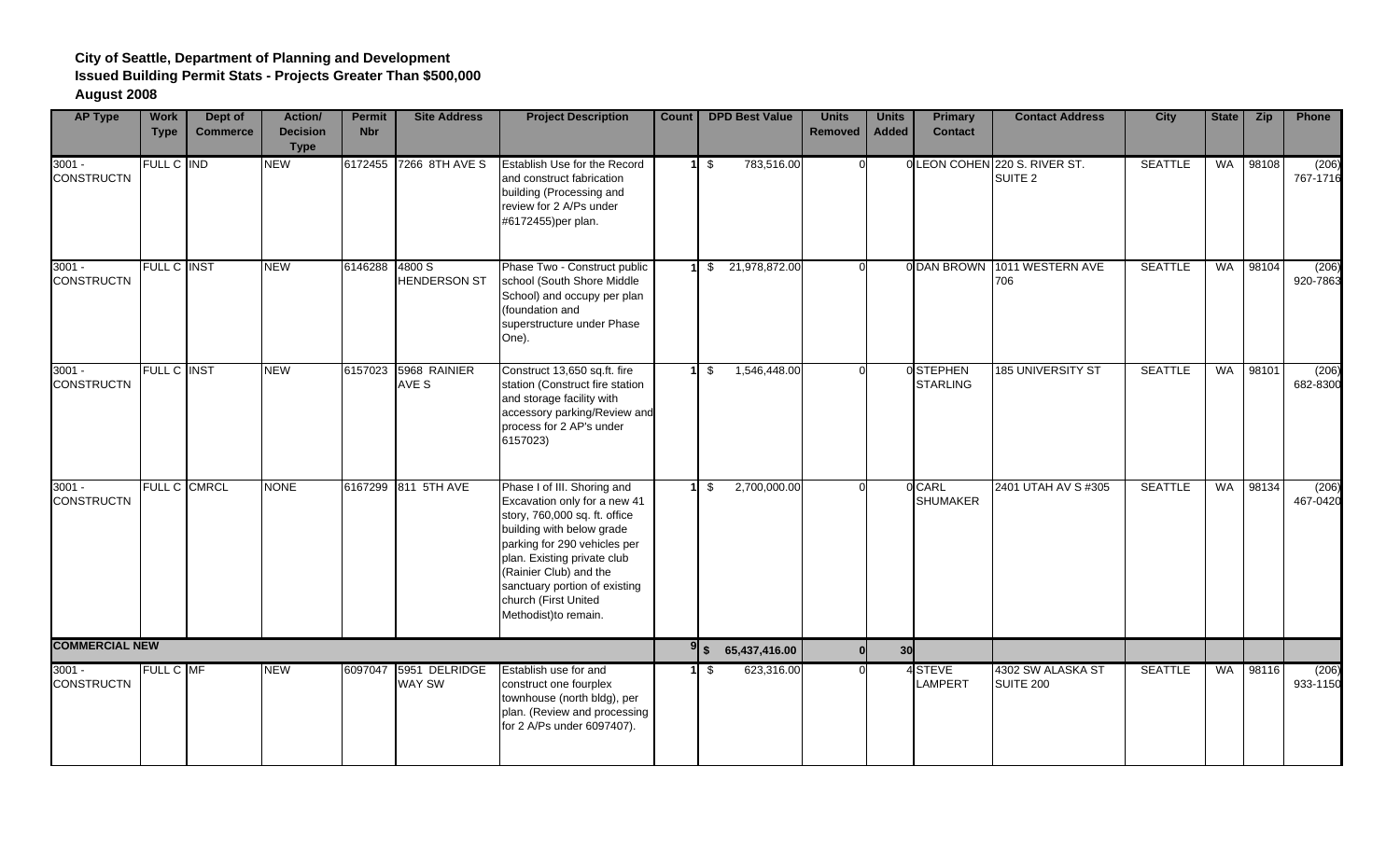| <b>AP Type</b>                | <b>Work</b><br><b>Type</b> | Dept of<br><b>Commerce</b> | <b>Action/</b><br><b>Decision</b><br><b>Type</b> | <b>Permit</b><br><b>Nbr</b> | <b>Site Address</b>          | <b>Project Description</b>                                                                                                                                                                                                                                                                                                                      | <b>Count</b> |                         | <b>DPD Best Value</b> | <b>Units</b><br><b>Removed</b> | <b>Units</b><br><b>Added</b> | <b>Primary</b><br><b>Contact</b> | <b>Contact Address</b>            | <b>City</b>    | <b>State</b> | <b>Zip</b> | <b>Phone</b>              |
|-------------------------------|----------------------------|----------------------------|--------------------------------------------------|-----------------------------|------------------------------|-------------------------------------------------------------------------------------------------------------------------------------------------------------------------------------------------------------------------------------------------------------------------------------------------------------------------------------------------|--------------|-------------------------|-----------------------|--------------------------------|------------------------------|----------------------------------|-----------------------------------|----------------|--------------|------------|---------------------------|
| $3001 -$<br><b>CONSTRUCTN</b> | FULL C MF                  |                            | <b>NEW</b>                                       |                             | 6142779 2907 NW 85TH ST      | Construct East 4-plex<br>(Establish use and construct<br>two 4-unit townhouses with<br>surface and garage parking<br>per plan. Review & processing<br>under AP# 6142779.)                                                                                                                                                                       |              | $1 \quad$ \$            | 609,130.00            |                                |                              | 4 BRITTANI<br><b>ARD</b>         | PO BOX 99486                      | <b>SEATTLE</b> | <b>WA</b>    | 98139      | (206)<br>282-7990         |
| $3001 -$<br><b>CONSTRUCTN</b> | FULL C MF                  |                            | <b>NEW</b>                                       |                             | <b>ST</b>                    | 6160352 2101 W RUFFNER Construct 4-unit townhomes<br>with attached garages (east<br>building, per plan. Establish<br>use as townhomes; construct<br>two 4-unit townhomes with<br>attached garages, per plan.<br>Review and processing for 2<br>AP's under 6160352.                                                                              |              | $1 \text{ s}$           | 573,624.00            |                                |                              | 4 JENNIFER<br><b>MCCULLY</b>     | 5600 A KIRKWOOD<br><b>PLACE N</b> | <b>SEATTLE</b> | <b>WA</b>    | 98103      | (206)<br>784-4505         |
| $3001 -$<br><b>CONSTRUCTN</b> | FULL C MF                  |                            | <b>NEW</b>                                       |                             |                              | 6160370 3447 21ST AVE W Establish use and construct<br>one four-unit townhome with<br>attached garage (East bldg<br>this permit) and occupy per<br>plan. (Establish use and<br>construct two four-plex<br>townhomes [East and West]<br>with attached garages on<br>vacant lot and occupy per<br>plan - review and processing<br>under 6160370). |              | $1 \quad$ \$            | 596,057.00            |                                |                              | 4 JENNIFER<br><b>MCCULLY</b>     | 5600 A KIRKWOOD<br><b>PLACE N</b> | <b>SEATTLE</b> | WA           | 98103      | (206)<br>784-4505         |
| $3001 -$<br><b>CONSTRUCTN</b> | FULL C MF                  |                            | <b>NEW</b>                                       |                             | 6160627 2800 S LILAC ST      | Establish use as and<br>construct 4 unit townhouse &<br>surface parking per plans.                                                                                                                                                                                                                                                              | 11           | \$                      | 657,346.00            | $\Omega$                       |                              | 4 THOMAS<br><b>JOHNSON</b>       | <b>204 1ST AVE S</b>              | <b>SEATTLE</b> | <b>WA</b>    | 98104      | (206)<br>624-7880<br>x115 |
| $3001 -$<br><b>CONSTRUCTN</b> | FULL C MF                  |                            | <b>NEW</b>                                       | 6163037                     | 4103 SW<br><b>EDMUNDS ST</b> | Establish use and construct<br>one 5-unit townhouse<br>structure with surface parking,<br>per plan.                                                                                                                                                                                                                                             |              | $1 \overline{\sqrt{3}}$ | 840,380.00            |                                |                              | <b>5 BRITTANI</b><br><b>ARD</b>  | PO BOX 99486                      | <b>SEATTLE</b> | WA           | 98139      | (206)<br>282-7990         |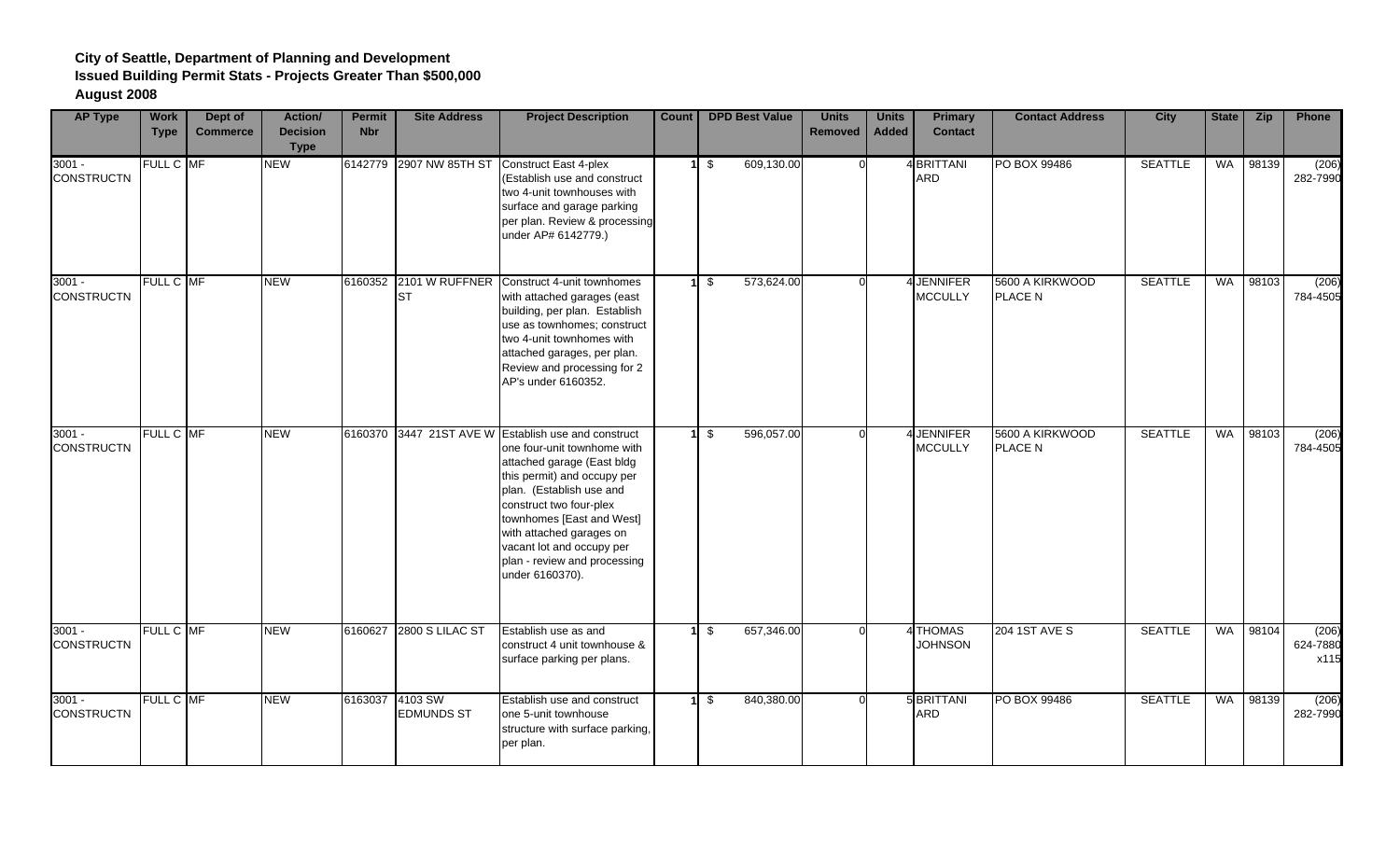| <b>AP Type</b>                | <b>Work</b><br><b>Type</b> | Dept of<br><b>Commerce</b> | <b>Action/</b><br><b>Decision</b><br><b>Type</b> | <b>Permit</b><br><b>Nbr</b> | <b>Site Address</b>                    | <b>Project Description</b>                                                                                                                                                                                                                                                                                                                      | <b>Count</b> |                   | <b>DPD Best Value</b> | <b>Units</b><br><b>Removed</b> | <b>Units</b><br><b>Added</b> | <b>Primary</b><br><b>Contact</b> | <b>Contact Address</b>          | <b>City</b>    | <b>State</b> | <b>Zip</b> | Phone             |
|-------------------------------|----------------------------|----------------------------|--------------------------------------------------|-----------------------------|----------------------------------------|-------------------------------------------------------------------------------------------------------------------------------------------------------------------------------------------------------------------------------------------------------------------------------------------------------------------------------------------------|--------------|-------------------|-----------------------|--------------------------------|------------------------------|----------------------------------|---------------------------------|----------------|--------------|------------|-------------------|
| $3001 -$<br><b>CONSTRUCTN</b> | FULL C MF                  |                            | <b>NEW</b>                                       | 6164097                     | <b>ST</b>                              | 2109 W RUFFNER Establish use as apartment<br>and construct 4-unit<br>townhouse with attached<br>garages (West building)per<br>plan. Review and processing<br>under AP# 6160352.                                                                                                                                                                 |              | $1 \quad$ \$      | 573,624.00            |                                |                              | 4 JENNIFER<br><b>MCCULLY</b>     | 5600 A KIRKWOOD<br>PLACE N      | <b>SEATTLE</b> | WA           | 98103      | (206)<br>784-4505 |
| $3001 -$<br><b>CONSTRUCTN</b> | FULL C MF                  |                            | <b>NEW</b>                                       |                             | 6168779 8361 29TH AVE<br><b>NW</b>     | <b>Construct West 4-plex</b><br>(Establish use and construct<br>two 4-unit townhouses with<br>surface and garage parking,<br>per plan. Review and<br>processing under AP#<br>6142779.)                                                                                                                                                          |              | $1 \sqrt$         | 607,537.00            |                                |                              | 4 BRITTANI<br><b>ARD</b>         | PO BOX 99486                    | <b>SEATTLE</b> | <b>WA</b>    | 98139      | (206)<br>282-7990 |
| $3001 -$<br><b>CONSTRUCTN</b> | FULL C MF                  |                            | <b>NEW</b>                                       |                             | 6168909 5066 DELRIDGE<br><b>WAY SW</b> | Construct 4-unit townhouse<br>structure (west bldg) with<br>attached garages. (Establish<br>use and construct 1 duplex<br>and 1 fourplex.) (Review and<br>processing for 2 A/Ps under<br>#6168909.)                                                                                                                                             |              | $1 \sqrt{3}$      | 689,281.00            |                                |                              | 4 ROBERT<br><b>DLUGOSH</b>       | 8012 CALIFORNIA AV<br><b>SW</b> | <b>SEATTLE</b> |              | WA 98136   | (206)<br>937-4617 |
| $3001 -$<br><b>CONSTRUCTN</b> | FULL C MF                  |                            | <b>NEW</b>                                       |                             |                                        | 6176807 3447 21ST AVE W Establish use and construct<br>one four-unit townhome with<br>attached garage (West bldg<br>this permit) and occupy per<br>plan. (Establish use and<br>construct two four-plex<br>townhomes [East and West]<br>with attached garages on<br>vacant lot and occupy per<br>plan - review and processing<br>under 6160370). |              | \$                | 596,057.00            |                                |                              | 4 JENNIFER<br><b>MCCULLY</b>     | 5600 A KIRKWOOD<br>PLACE N      | <b>SEATTLE</b> | <b>WA</b>    | 98103      | (206)<br>784-4505 |
| <b>MF NEW</b>                 |                            |                            |                                                  |                             |                                        |                                                                                                                                                                                                                                                                                                                                                 |              | $\overline{10}$ s | 6,366,352.00          |                                | 41                           |                                  |                                 |                |              |            |                   |